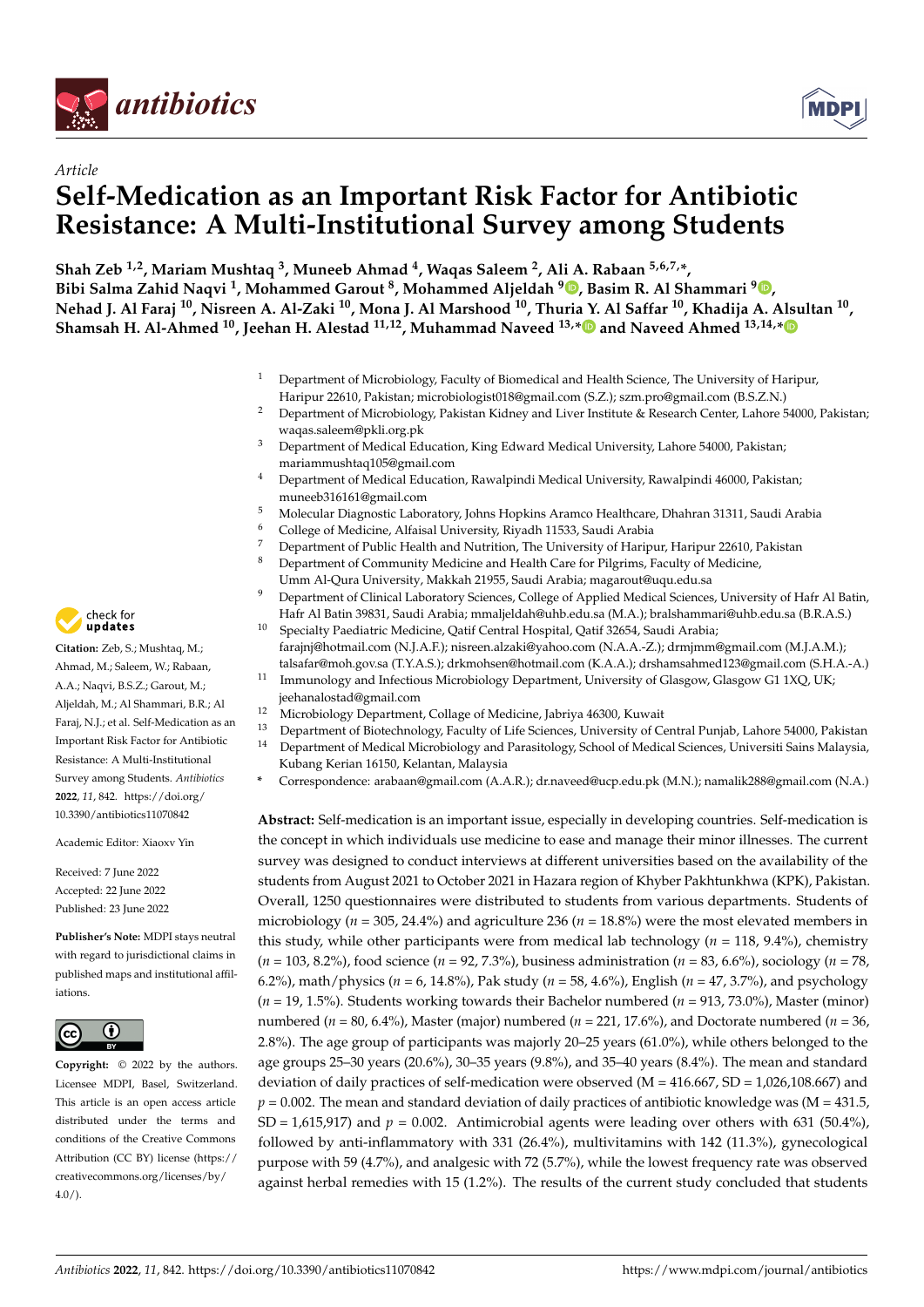practiced self-medication for reasons such as convenience to obtain these medications from cheap sources and to avoid the fee of a physician. They searched for the medicine on social media platforms and purchased it blindly from the pharmacy without any prescription from a physician.

**Keywords:** antimicrobial stewardship; Pakistan; antibiotic knowledge; health belief model; self-medication

### **1. Introduction**

Self-medication is defined as obtaining and consuming medicines without the advice of a physician for either diagnosis or surveillance of treatment. In other terms, self-medication is defined as the use of any drug not prescribed by a licensed health practitioner or the use of other non-prescription medicine [\[1](#page-9-0)[,2\]](#page-9-1). The selection of a drug in order to treat an illness or symptom that is self-diagnosed is termed self-medication. Delay in seeking medical advice when required and instead of trying to heal oneself, masking a severe disease, has been one of the greatest risks of self-medication that may worsen a health situation. Responsible self-medication may be a proposed strategy for self-medication in cases of a common illness which a doctor has already diagnosed and prescribed some therapeutic products [\[3\]](#page-9-2). Another proposed way of self-medication considered safe by the World Health Organization is the provision of a leaflet with each medicine describing complete information about correct dosage, side effects, and duration. One cannot neglect herbal medicines, which are easily available over the counter and contribute largely towards self-medication but must also be maintained by apposite predetermined pros and cons of the medicine  $[4,5]$  $[4,5]$ .

Self-medication is an important issue, especially in developing countries. Self-medication is a concept in which individuals use substances to ameliorate and manage their minor illnesses. Individuals are gambling with their health in the hope that some substances help their illness and the problem is better controlled [\[6,](#page-9-5)[7\]](#page-9-6). It is one of the common and favored modes reestablished by the patient. Self-medication cannot be considered as totally harmful, as many drugs classified as over the counter can be purchased without a prescription and many times might save money and time for patients  $[8,9]$  $[8,9]$ .

Self-medication among individuals with a healthcare background is thought to bring about independence, empowering them to make decisions to cope with minor health issues [\[10](#page-9-9)[,11\]](#page-9-10). A number of benefits have been associated with self-medication for healthcare systems such as expediting a quick access to treatment with a reduced budget. Despite all the benefits, risks associated with self-medication cannot be overlooked. These risks may include excess dose of a particular drug, using the wrong drug in a given condition, prolonged usage of a certain drug, and taking different drugs at the same time that may cause a drug interaction [\[12](#page-9-11)[,13\]](#page-9-12). Carmel et al., 2001, suggested a direct need of a proper monitoring system for the use of drugs and partnership between healthcare professionals, patients, and pharmacists, along with specific training and awareness programs about the risks of self-medication that may minimize these risks. Suggestions from friends, neighbors, families, and the pharmacist, or from an advertisement in the newspaper are common sources of self-medication [\[14\]](#page-9-13). The main problems related to self-medication are increased resistance to pathogens, causing serious health hazards such as prolonged suffering and adverse reactions. Nowadays, antimicrobial resistance is a worldwide problem that may be caused by antibiotics given without prescription [\[15–](#page-9-14)[17\]](#page-9-15).

Self-medication helps to reduce pressure on medical services where health care personnel are insufficient [\[18\]](#page-9-16). It plays an active role in a patient's health care, self-dependence in preventing minor symptoms or conditions, and awareness and education opportunities on specific health problems. Products to treat heartburn and stop smoking, for example, offer a convenient and cheap source of medication. Self-medication increases the availability of health care to populations living in rural and remote areas [\[8\]](#page-9-7). Inaccurate self-diagnosis and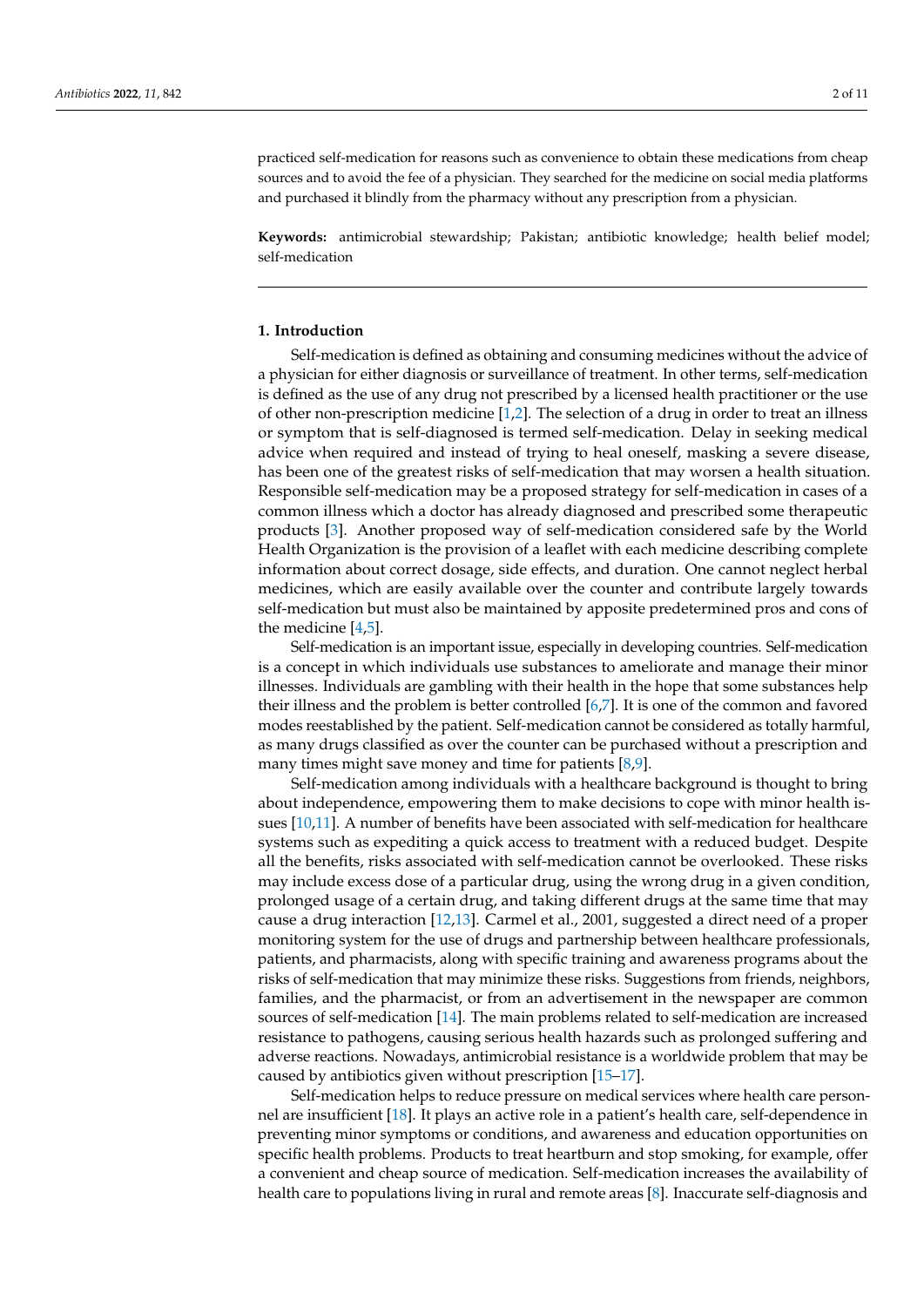the wrong choice of therapy may cause other complications. Failure to seek appropriate medical advice promptly, adverse effects and resistance to pathogens, and excessive or medical advice promptly, adverse effects and resistance to pathogens, and excessive or medical davice promptly, davelet effects and resistance to paint general excessive inadequate dosage are some potential risks of self-medication [\[19\]](#page-9-17).

# **2. Results 2. Results**

## *2.1. Contributed Departments 2.1. Contributed Departments*

A total of 1400 students responded the questionnaire survey on time. Responses with A total of 1400 students responded the questionnaire survey on time. Responses with inadequate and rehashed answers were excluded from the study. After exclusion, a total inadequate and rehashed answers were excluded from the study. After exclusion, a total of 1250 questionnaires were incorporated for research analysis. Most of the students were of 1250 questionnaires were incorporated for research analysis. Most of the students were from the departments of microbiology (*n =* 305, 24.4%) and agriculture (*n =* 236, 18.8%), from the departments of microbiology (*n =* 305, 24.4%) and agriculture (*n =* 236, 18.8%), along with students from other departments such as medical lab technology (*n =* 118, 9.4%), along with students from other departments such as medical lab technology (*n =* 118, chemistry ( $n = 103, 8.2\%$ ), food science ( $n = 92, 7.3\%$ ), business administration ( $n = 83, 6.6\%$ ), sociology (*n* = 78, 6.2%), math/physics (*n* = 61, 4.8%), Pak study (*n* = 58, 4.6%), English  $(n = 47, 3.7%)$ , and psychology  $(n = 19, 1.5%)$ . The variance (V) and standard deviation (SD) for departments/participants were calculated as V = 7140.97436 and SD = 84.50429, while probability was observed as  $p < 0.005$ .

# *2.2. Disciplines Contributed 2.2. Disciplines Contributed*

The participants were accounted for in the survey as per their discipline, such as The participants were accounted for in the survey as per their discipline, such as Bachelor (*n =* 913, 73.0%), Master (minor) (*n =* 80, 6.4%), Master (major) (*n =* 221, 17.6%), Bachelor (*n =* 913, 73.0%), Master (minor) (*n =* 80, 6.4%), Master (major) (*n =* 221, 17.6%), and Doctorate (*n* = 36, 2.8%) (Figure [1\)](#page-2-0). The overall V and SD based on discipline was V = 2.8% (Figure 1). The overall V and SD based on discipline was  $V = 124,870.25$  and  $SD = 353.36985$ , while probability was observed as  $p = 0.007$ .

<span id="page-2-0"></span>

**Figure 1.** Discipline-wise students participated in survey. **Figure 1.** Discipline-wise students participated in survey.

### *2.3. Age Interpretation 2.3. Age Interpretation*

Most of the study participants belong to age group 20–25 years (61.0%), while 25–30 Most of the study participants belong to age group 20–25 years (61.0%), while 25–30 years were 20.6%, 30–35 years were 9.8%, and 35–40 were 8.4[% \(](#page-3-0)Figure 2). The age and number of participants showed a negative correlation with a  $p < 0.001$ , while the mean and SD of age/number of participants was M = 26.154 and SD = 1334.308.  $\,$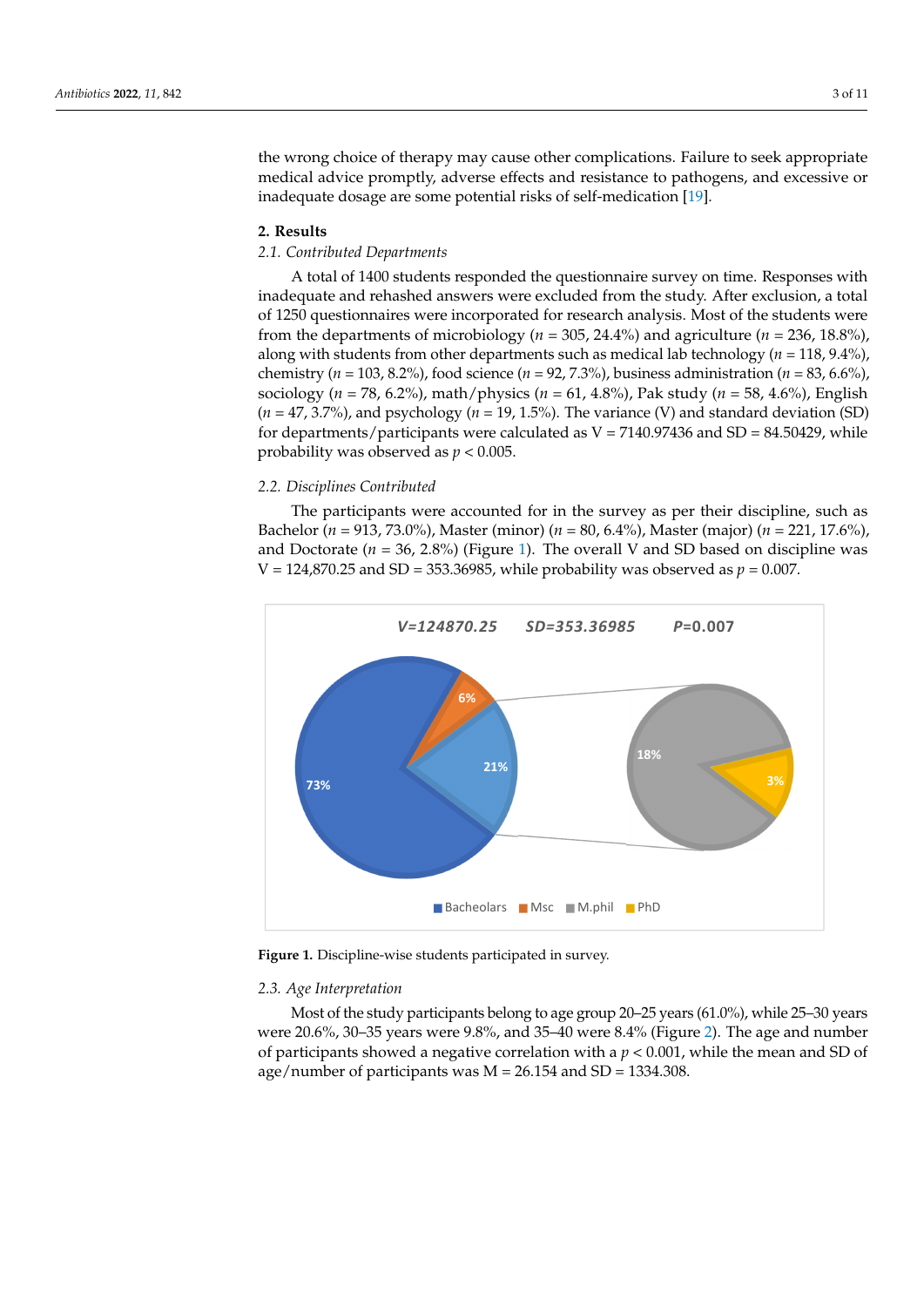<span id="page-3-0"></span>



# *2.4. Daily Practices and Approach of Self-Medication in Students 2.4. Daily Practices and Approach of Self-Medication in Students*

For Question 1 (Q1), against antibiotics practices, positive responses (*n* = 1005, 80.4%) For Question 1 (Q1), against antibiotics practices, positive responses (*n* = 1005, 80.4%) were seen by most of the students who were enrolled in health sciences. Moderate were seen by most of the students who were enrolled in health sciences. Moderate knowledge (*n* = 205, 16.4%) was shown by the natural science students. In Q2, the higher utilization of a broad spectrum of antibiotics was noted to be around (*n* = 750, 60%) among utilization of a broad spectrum of antibiotics was noted to be around (*n* = 750, 60%) among the undergraduate (bachelors) students with different divisions, as compared to a narrow the undergraduate (bachelors) students with different divisions, as compared to a narrow spectrum (*n* = 355, 28.4%). Other routine self-medication was (*n* = 145, 11.6%). In Q3, exceptionally certain outcomes were found, for example (*n* = 991, 79.2%) did not experience any adverse reaction during self-medication because they had used medication appropriately according to recommendations from doctors, while (*n* = 259, 20.7%) were negative who experienced unfavorable adverse reactions due to high dose of self-medicine. In Q4, highly negative outcomes *(n* = 980, 78.4%) were found due to lack of awareness and information of self-medication hazards, while positive results were  $(n = 208, 16.6\%)$ , perhaps because these students were currently affiliated with healthcare campaigns as well as health sciences. In Q5, we explored reasons for self-medication which included that they were reliable  $(n = 173)$ 13.8) due to the storage of medicine at hostels or home, exempt from physician fees (*n* = 241, physician fees *(n =* 241, 19.2%) due to fixed pocket money at the hostel, that the student 19.2%) due to fixed pocket money at the hostel, that the student was unable to walk the distance to the physician *(n* = 199, 15.9%), or that they simply preferred self-medication, preferred self-medication, i.e., for self-satisfaction *(n =* 637, 50.9%) (Table 1). i.e., for self-satisfaction *(n =* 637, 50.9%) (Table [1\)](#page-3-1).

| Q1             | What is antibiotic?                                                               | Chemical used against the microbes                                  | $n = 205$                           |          |
|----------------|-----------------------------------------------------------------------------------|---------------------------------------------------------------------|-------------------------------------|----------|
|                |                                                                                   | Reduce the disease or illness<br>Inhibit or kill the micro-organism | $n = 45$<br>$n = 1005$              | $0.002*$ |
| Q <sub>2</sub> | Do you currently use any of the<br>following antibiotics or<br>other medications? | Broad spectrum<br>Narrow spectrum<br>Others                         | $n = 750$<br>$n = 355$<br>$n = 145$ |          |
| Q3             | Had you got any adverse reactions?                                                | No.<br>Yes                                                          | $n = 991$<br>$n = 259$              |          |

<span id="page-3-1"></span>**Table 1.** Daily practices of the self-medication in students during routine life. **Table 1.** Daily practices of the self-medication in students during routine life.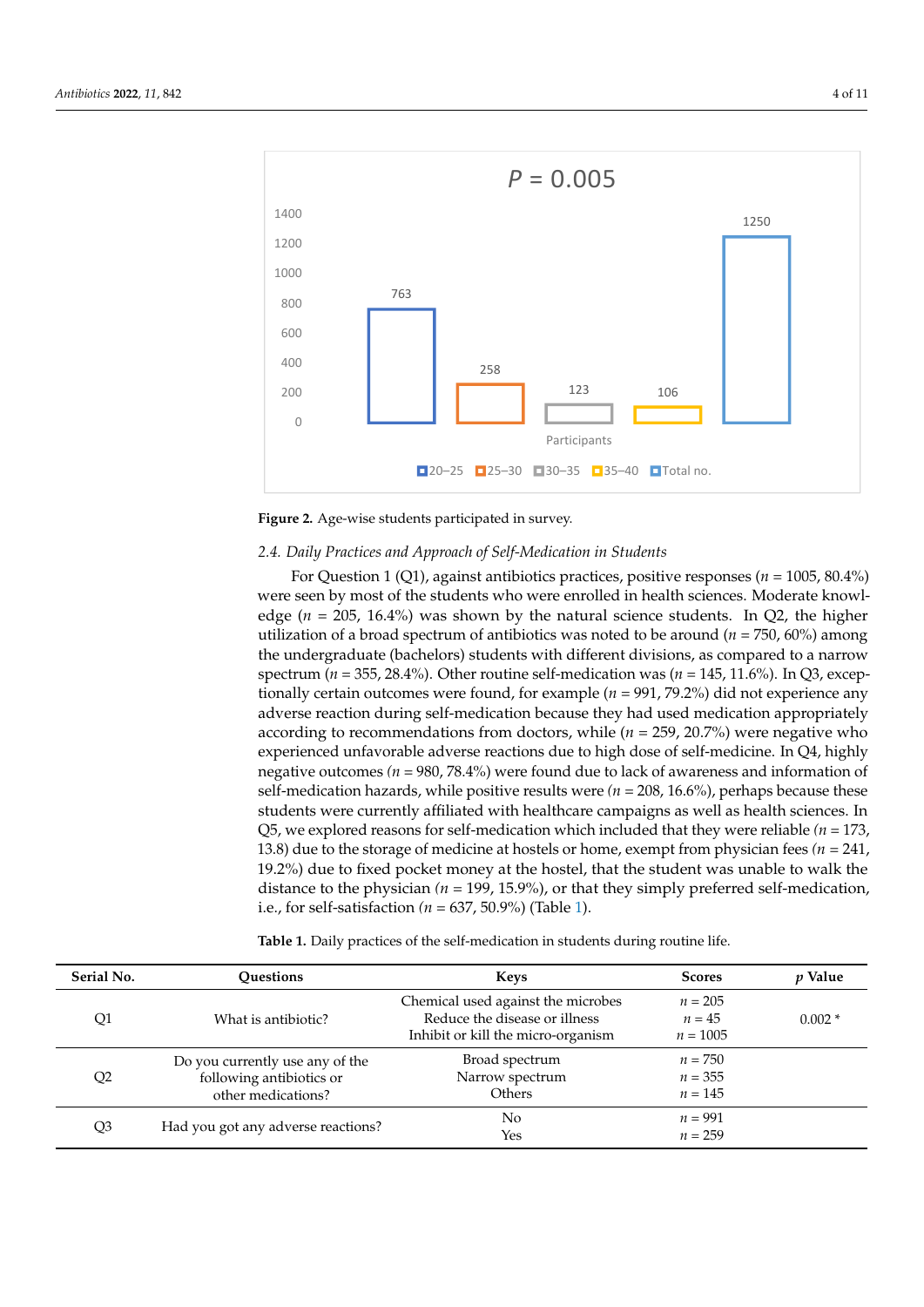| Serial No. | <b>Ouestions</b>                                                       | <b>Keys</b>                | <b>Scores</b> | <i>p</i> Value |
|------------|------------------------------------------------------------------------|----------------------------|---------------|----------------|
| Q4         | Is self-medication better for<br>human health?                         | Yes                        | $n = 980$     |                |
|            |                                                                        | No                         | $n = 208$     |                |
|            |                                                                        | Not noted                  | $n = 62$      |                |
| Q5         | What is your concept for<br>self-medication? Why you did<br>choose it? | Reliable                   | $n = 173$     |                |
|            |                                                                        | Exempt Physician fee       | $n = 241$     |                |
|            |                                                                        | Unable to walk at distance | $n = 199$     |                |
|            |                                                                        | Self-satisfaction          | $n = 637$     |                |

**Table 1.** *Cont.*

\* Significant association.

### *2.5. Current Challenges and Antibiotics Mindset/Counseling in Students*

For Q1 in Table [2,](#page-4-0) an updated mindset was found in 627 (50.1%) participants related to antibiotics resistance; this may have been due to the fact that most of the students kept an eye on news and publications regarding healthcare. An unaware mindset was found in 570 (45.6%) study participants, and a neutral mindset was found among 53 (4.2%) as they from a purely social sciences background. In Q2, negative results were found in 865 (69.2%) participants; they were aware of the toxicity related to high consumption of antibiotics because they were registered under health sciences, but they still preferred antibiotics therapy due to a speedy recovery as compared to other medicines or therapy. A total of 138 (11.0%) were unaware of antibiotics' toxicity due to a natural and social science background, and 243 (19.7%) were neutral. Q3 also established negative results. Most of the students (782 (62.5%)) were aware of antibiotics resistance as they were registered under the health sciences, food sciences, or agriculture discipline, while the students of math/physics, zoology, and botany were found to be slightly aware of antibiotics resistance, i.e., 152 (12.1%), as compared to business administration and English (316 (25.2%)). Q4 generated a negative finding as well; 805 (64.4%) said that their physician did not explain about antibiotics' toxicity and dangers, while 421 (36.6%) were guided by their physician and dentists, and 24 (1.9%) did not go through any counseling.

| <b>Serial</b><br>No. | <b>Ouestions</b>                                                                                             | <b>Keys</b>                                       | <b>Scores</b>                       | Pearson<br>Correlation<br>Coefficient | (Mean)<br>(Standard<br>Deviation) | <i>p</i> Value |
|----------------------|--------------------------------------------------------------------------------------------------------------|---------------------------------------------------|-------------------------------------|---------------------------------------|-----------------------------------|----------------|
| Q1                   | Do you know world is facing antibiotics<br>resistance due to self-medication or<br>misuse of antibiotics?    | Yes<br>No<br>Not sure                             | $n = 570$<br>$n = 627$<br>$n = 53$  | $R = 0.0311$                          | $M = 431.5$                       |                |
| Q2                   | Do you know high consumption of<br>Antibiotics can damage your<br>body organs?                               | Yes<br>N <sub>o</sub><br>Maybe                    | $n = 865$<br>$n = 138$<br>$n = 247$ |                                       |                                   | $0.002*$       |
| Q <sub>3</sub>       | Do you know high consumption of<br>Antibiotics can resistance<br>against micro-organisms?                    | <b>Yes</b><br>No.<br>Maybe                        | $n = 782$<br>$n = 152$<br>$n = 316$ |                                       | $SD = 1,615,917$                  |                |
| Q4                   | As a self-medicated person, did a doctor<br>or dentist ever talk to you about the<br>dangers of antibiotics? | Yes<br>No<br>I did not see a<br>doctor or dentist | $n = 421$<br>$n = 805$<br>$n = 24$  |                                       |                                   |                |

<span id="page-4-0"></span>**Table 2.** Antibiotics knowledge in students during routine life.

\* Significant association.

### *2.6. Overall Relationship between Daily Practices and Knowledge of Antibiotics among Students*

Table [1](#page-3-1) represents the practices of self-medication among students in routine life. Although a positive correlation ( $r = 0.0311$ ) was seen between daily practices and knowledge of antibiotics among students, the inter-relationship of variables was weak. The mean and standard deviation of daily practices for self-medication was observed as M = 416.667 and SD = 1,026,108.667, with *p* = 0.002.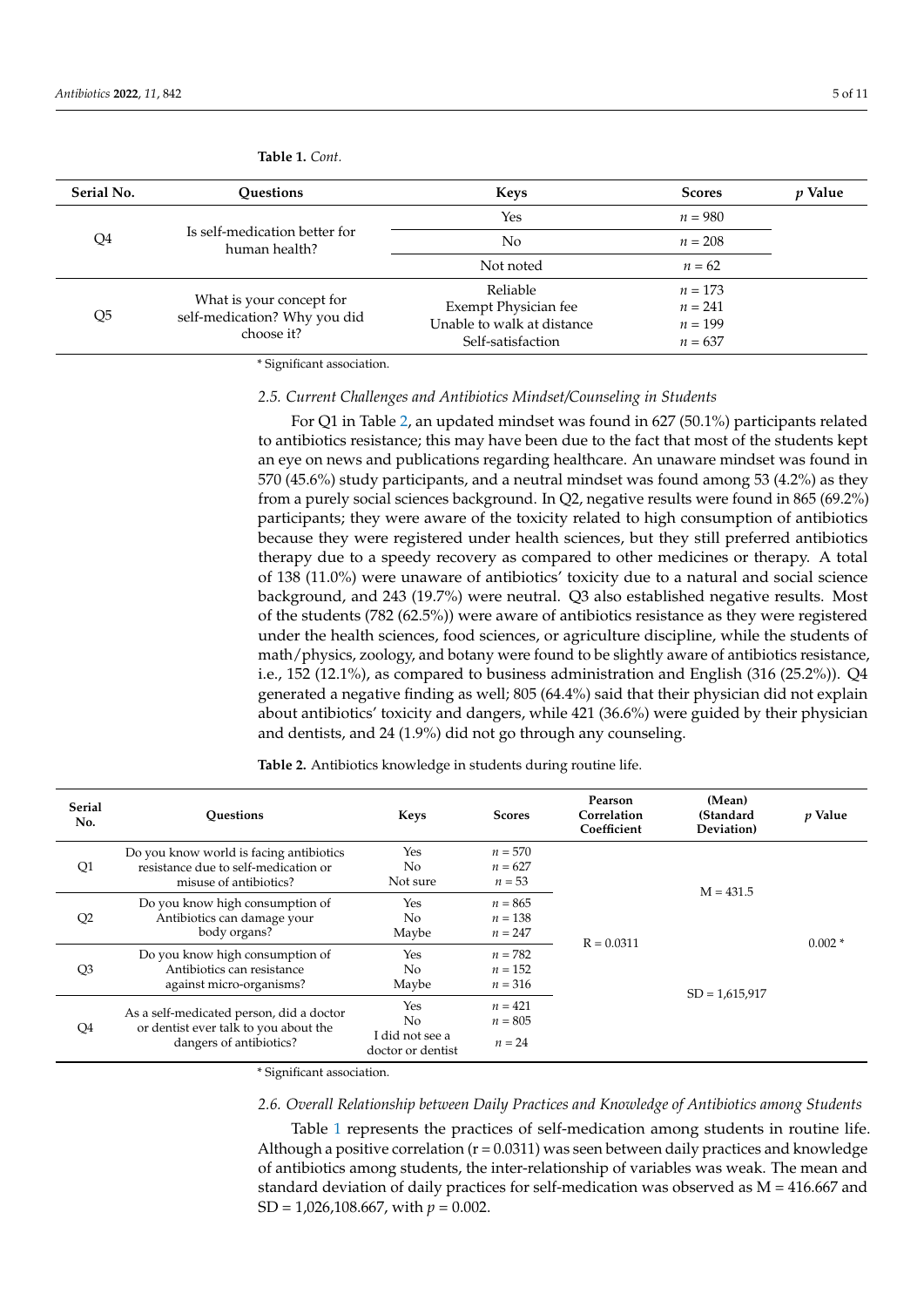Tabl[e 2](#page-4-0) represents the awareness of antibiotics misuse and risk of AMR among students during routine life. A positive correlation  $(r = 0.0311)$  was seen, while the inter-relationship between the variables was weak. The mean and standard deviation of daily practices of the knowledge about misuse of antibiotics was observed as  $M = 431.5$  and SD = 1,615,917, with  $p = 0.002$ .

### *2.7. Self-Medication Practices in Students to Treat Disease/Illness 2.7. Self-Medication Practices in Students to Treat Disease/Illness*

The most frequently used medicinal agents against illness/disease were observed, The most frequently used medicinal agents against illness/disease were observed, with antimicrobial agents leading over others at 631 (50.4%), then anti-inflammatory with with antimicrobial agents leading over others at 631 (50.4%), then anti-inflammatory with 331 (26.4%), multivitamins with 142 (11.3%), gynecological purposes with 59 (4.7%), and 331 (26.4%), multivitamins with 142 (11.3%), gynecological purposes with 59 (4.7%), and analgesic with 72 (5.7%), while the lowest frequency rate was observed against herbal analgesic with 72 (5.7%), while the lowest frequency rate was observed against herbal remedies with 15 (1.2%). remedies with 15 (1.2%).

# *2.8. Relationship between Self-Practices and Treatment of Disease in Students 2.8. Relationship between Self-Practices and Treatment of Disease in Students*

Although technically a positive correlation was observed between self-medication and Although technically a positive correlation was observed between self-medication students, the relationship between the variables was weak (Fi[gur](#page-5-0)e 3), while the mean was  $M = 124.6$ , SD = 597.4, and r = 0.1533.

<span id="page-5-0"></span>

**Figure 3.** High antibiotics practices in students during routine life. **Figure 3.** High antibiotics practices in students during routine life.

# *2.9. Prevalence of Infection/Disease Treated by Self-Medication in Students 2.9. Prevalence of Infection/Disease Treated by Self-Medication in Students*

The illnesses and diseases among students such as coughing (2.4%), headache The illnesses and diseases among students such as coughing (2.4%), headache (33.5%), (33.5%), dengue (16.8%), body aches (4.2%), chest pain (0.42%), stomach pain (1.4%), dengue (16.8%), body aches (4.2%), chest pain (0.42%), stomach pain (1.4%), flu/fever (24.6%), diarrhea (0.96%), anemia (7.5%), and menstruation (7.6%) w[er](#page-6-0)e eliminated (Figure 4). Most of students treated the seasonal illness/disease through self-medication, even if they dealt with major problems too.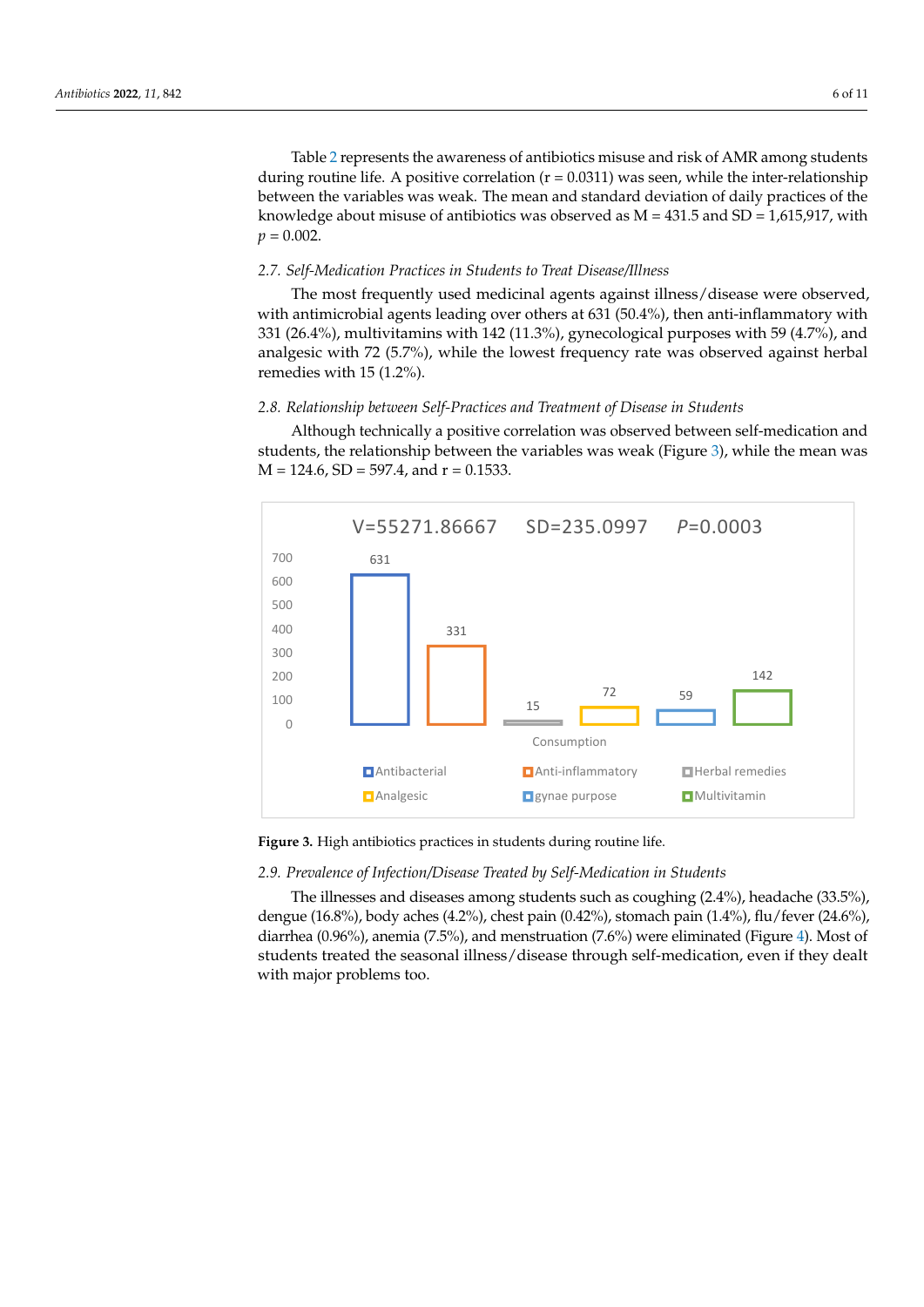<span id="page-6-0"></span>

**Figure 4.** Self-medication practices against current infection/illnesses. **Figure 4.** Self-medication practices against current infection/illnesses.

### **3. Discussion 3. Discussion**

One of the most common wrong practices in Pakistan is self-medication or the misuse of antibiotics in which the people usually take the medication without any consultation of antibiotics in which the people usually take the medication without any consultation from physicians or clinicians [\[15](#page-9-14)[,17](#page-9-15)[,20](#page-9-18)]. Mindful of the worst AMR situation in Pakistan, from physicians or clinicians [15,17,20]. Mindful of the worst AMR situation in Pakistan, the current study was conducted with the concept of self-medication among youth, asking the current study was conducted with the concept of self-medication among youth, asking why students choose self-medication, why a number of students were taking antibiotics, why students choose self-medication, why a number of students were taking antibiotics, where did they gain knowledge about self-medication or to treat the illness/disease, and where did they gain knowledge about self-medication or to treat the illness/disease, and how did they combat seasonal and routine health issues. how did they combat seasonal and routine health issues.

A study from Tanzania has shown that self-medication with antibiotics was found to be common in 57% of cases, with amoxicillin (32.08%) being the most commonly used drug [3]. The findings of the current study have seen a higher rate of self-medication drug [\[3\]](#page-9-2). The findings of the current study have seen a higher rate of self-medication among Bachelor's students as it helps to reduce pressure on medical services where healthcare personnel are insufficient. They were active members of the social platform, had a good relationship with the healthcare professionals, and some were affiliated with healthcare sciences. Most of the students were hostel-based, so they often stored medicine in their rooms and bargained or sold these at lower costs to those who were unable to walk to a physician due to busy study schedules and unavailability of a pharmacy in a defined distance.

A study conducted by Alsous et al. (2018) aimed to highlight factors associated with self-medication in order to plan future interventions to minimize its risk. They concluded that self-medication is a usual practice in Jordan. People living in Jordan are frequently using names of various brands and are familiar with drugs appropriate for some common<br>… illnesses. Therefore, a very small proportion of people seek professional help to consult<br>illnesses. Therefore, a very small proportion of people seek professional help to consult in a specific condition, thinking it to be a negligible illness [\[21\]](#page-10-0). The current study also noted that it was very rare that students were only using traditional medicines against coughing, flu, and diarrhea, and chest pain, while the most frequent medicinal categories coughing, flu, and diarrhea, and chest pain, while the most frequent medicinal categories were antimicrobial agents, anti-inflammatory, multivitamins, and for gynae purpose. A<br>which from Gustavidae highlichted that the village liesting groups were because were antistudy from Sudan also highlighted that the self-medication was mainly performed in case.<br>sf userinstam: hast infastions (28.1%) and sough (20.4%) [15]. of respiratory tract infections (38.1%) and cough (30.4%) [\[15\]](#page-9-14).

Antibiotics were most commonly used to treat a sore throat, long-term fever, chest Inductive were most commonly abed to treat a sore anotaly long term revery enestineering infections, and other upper respiratory infections. High consumption of antibiotics was Antibiotics, and state up per responsively interated in given the line term of understate was<br>found in most of students who were registered under the health sciences, as well as having Found in these of statistics who were registered under the neutral sciences, as were as rativing<br>a relationship with healthcare workers. They had good knowledge about the antibiotics and other medicines too. The data also revealed that self-dependence in preventing minor and once included with healthcare workers. They had good knowledge about the processing summer symptoms or conditions is another major reason of self-medication. Friends' suggestions were also found to be an influential factor in self-medication in students.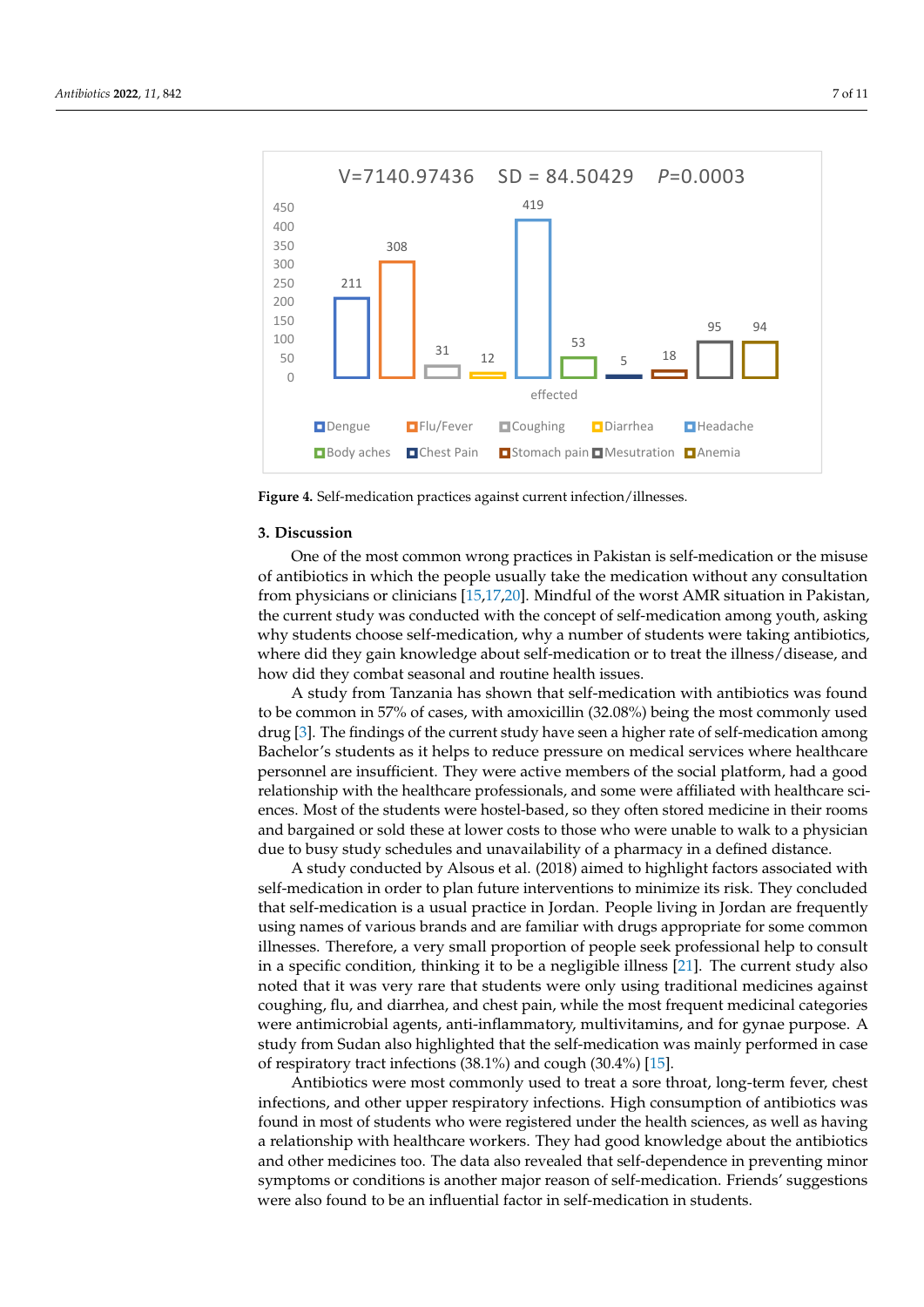According to Klemenc-Ketis et al. (2010), who conducted a study to determine the extent of self-medication among the healthcare as well as non-health care students, as well as the effect of various types of curricula on their attitude towards self-medication, the majority of students from either background had experienced some sort of self-medication during their student life. However, among healthcare students, seniors practiced selfmedication more as compared to juniors. A web-based questionnaire, composed of three distinct sections, was used to assess the behavior of 1294 students. They found that nonhealthcare students, on the other hand, took suggestions from their friends and colleagues in this regard [\[22\]](#page-10-1).

The present study discovers the age bracket, i.e., 20–25 years old, who are highly exposed to self-medication. A high ratio of broad-spectrum antibiotics was consumed due to the fact that those from the narrow spectrum did not work as well; the broad-spectrum antibiotics aided the ill to recover early, even within few days of the initial infection or illness.

Ruiz et al. (2010) suggested a direct need of a proper monitoring system for the use of drugs and a partnership between healthcare professionals, patients, and pharmacists along with specific training and awareness programs about the risks of self-medication [\[23\]](#page-10-2).

James et al. (2016) proposed a common tendency of using herbs, brews, medications when people felt unwell in Bahrain. However, expecting a different and more learned attitude from the students of medical background, they conducted a study to determine the knowledge and attitudes towards self-medication of first-year medical students. They were astonished to find that self-medication was practiced very commonly in a wrong manner. Namely, 44.8% of the subjects used self-medication in common conditions such as headache, flu, fever, cough, sore throat, and stomachache, while 81.3% of them used analgesics without knowing its side effects, appropriate dosage, and duration, thus displaying inadequate knowledge about self-medication [\[24\]](#page-10-3).

### **4. Materials and Methods**

#### *4.1. Study Area and Selection of Study Participants*

The study was conducted in selected departments of the different universities in the Hazara region, Khyber Pakhtunkhwa (KPK), Pakistan. The survey was conducted from July 2021 to October 2021. The Raosoft sample size calculator (Raosoft Inc., Seattle, WA, USA) was used to calculate the representative sample size. With an estimated 150,000 students in the Hazara region of KPK, it was computed using an expected 50% response rate, a 99% confidence interval, and a 5% margin of error. The calculated sample size was 636. However, the current survey has 1250 respondents, which is about twice the needed sample size, indicating that a convenience sample was used as the sampling strategy.

The survey questionnaire was designed in English and reviewed by a panel of professionals who gave comments on the various survey questions, which were subsequently revised based on their recommendations. A pilot study was undertaken with 20 participants who were excluded from the original assessment later to examine the clarity and comprehensibility of the survey content, and additional adjustments were made based on their feedback. The survey tool's reliability was determined using the Cronbach's alpha test of internal consistency. Cronbach's alpha was 0.82, which was higher than the standard cut-off value of 0.70, so the test for this study showed that the survey tool was generally reliable.

All of the study participants were selected based on their willingness to answer the questions in the current study without any specific inclusion/exclusion criteria for gender or age. A series of interviews was arranged based on the study discipline, department, and the location of institution. All of the selected participants were divided into four major phases such as Phase-1 (all the undergraduate students), Phase-2 (Master (minor) students), Phase-3 (Master (major) students), and Phase-4 (Doctorate students). Before proceeding with the questionnaire distribution, the study participants were introduced to the objectives of current study and asked for their signed consent. Those study participants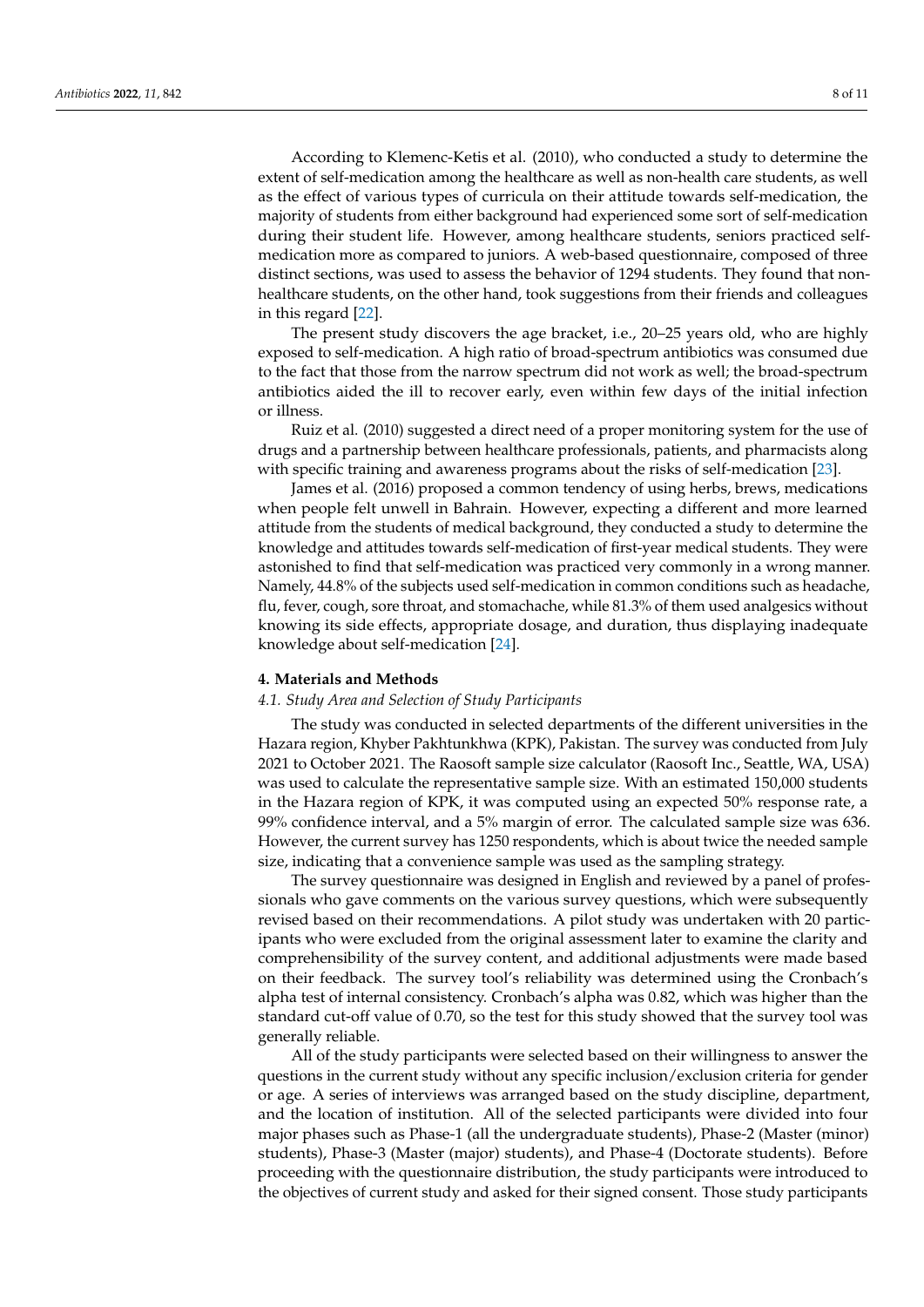who were not willing to sign their consent were excluded from the study. This little introduction about the study decreases the selection bias of study participants associated with positive interest to very low or none. A soft copy of the questionnaire was also generated by Google forms for easy access for participants who preferred to answer the questions online [\(https://docs.google.com/forms/d/e/1FAIpQLSckkWMyJTybV7ktkO-](https://docs.google.com/forms/d/e/1FAIpQLSckkWMyJTybV7ktkO-EHRj3293JNtS5tD9dDLUYqhPmpvPzKQ/viewform?vc=0&c=0&w=1&flr=0)[EHRj3293JNtS5tD9dDLUYqhPmpvPzKQ/viewform?vc=0&c=0&w=1&flr=0\)](https://docs.google.com/forms/d/e/1FAIpQLSckkWMyJTybV7ktkO-EHRj3293JNtS5tD9dDLUYqhPmpvPzKQ/viewform?vc=0&c=0&w=1&flr=0).

It was also ensured that each response was provided once and not multiple times. In the Google form, the option to fill once only was enabled, while in case of physical forms, the patient names and identities were cross-checked later. The current study only included those students who were studying in universities, while students who were studying in secondary schools or colleges were excluded from the study.

### *4.2. Interview Calendar*

The survey was arranged to conduct the interview at different universities based on the availability of the students during the study duration in Hazara Region of KPK, Pakistan. All students showed a positive interest towards the study and participated with a desire to learn something new as well as to know about the real facts. After the student agreed to participate in the current study, the questionnaire copy was provided to them, and they were asked to answer each question.

### *4.3. Sample Processing*

The study included *n* = 1250 subjects from different universities of Hazara Region in KPK. A series of questionnaires was developed using Microsoft Word and Excel 2016. All the questionnaires were circulated among the students of different departments in various universities such as microbiology, zoology, chemistry, psychology, agriculture, medical lab technology, sociology, Pakistan study, food science, and business admiration.

### *4.4. Statistical Analysis*

All the statistical analysis was carried out through SPSS 28. The study used Pearson correlation coefficient r =  $\Sigma(X - Mx) (Y - My)/(N - 1)$  SxSy, standard deviation, mean, variance, and probability for the desired data.

### **5. Conclusions**

The most potent factors that were shown to influence self-medication in students were physician fee exemption, a convenient and cheap source of medication, and a lack of availability of pharmacies/hospitals nearby the hostels. Many indicated their physician and pharmacist did not provide any counseling about the risks of antibiotics and selfmedication and that they usually searched for the medicine on social media platforms and purchased it blindly from pharmacies without any solid prescription. Such high selfmedication practices increase the demand of healthcare professionals and campaigns about the disadvantages of self-medication aimed at populations living in rural and remote areas.

**Author Contributions:** Conceptualization, S.Z., B.S.Z.N. and N.A.; methodology, S.Z., B.S.Z.N., M.M. and M.A. (Muneeb Ahmad); software, S.Z. and N.A.; validation, A.A.R., M.G., M.A. (Mohammed Aljeldah) and B.R.A.S.; formal analysis, S.Z., B.S.Z.N., M.M. and M.A. (Muneeb Ahmad); investigation, N.J.A.F., N.A.A.-Z. and M.J.A.M.; resources, A.A.R. and N.A.; data curation, S.Z. and N.A.; writing—original draft preparation, T.Y.A.S., K.A.A., S.H.A.-A. and J.H.A.; writing—review and editing, W.S., M.N., A.A.R. and N.A.; visualization, S.Z. and N.A.; supervision, M.N. and N.A.; project administration, N.A.; and funding acquisition, A.A.R. All authors have read and agreed to the published version of the manuscript.

**Funding:** This research received no external funding.

**Institutional Review Board Statement:** The study was conducted according to the guidelines of the Declaration of Helsinki, and approved by the Institutional Review Board (Human Research Ethics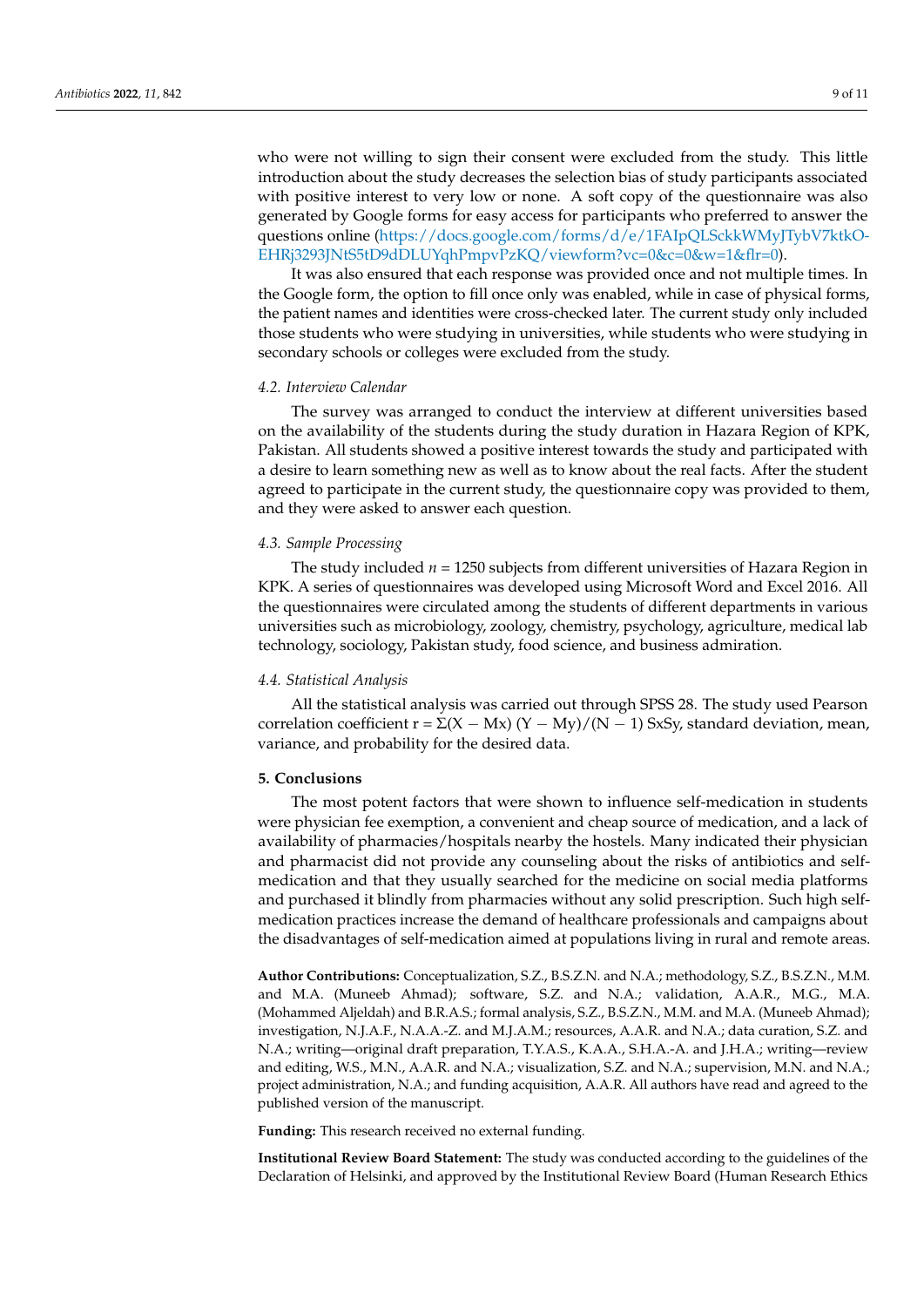Committee) of the University of Central Punjab, Lahore, Pakistan with code: HREC UCP Code: UCP/FOLS/210717-8 approved on 17 July 2021.

**Informed Consent Statement:** Informed consent was obtained from all subjects involved in the study. Written informed consent has been obtained from the patient(s) to publish this paper.

**Data Availability Statement:** Data related to the current study can be accesses upon a reasonable request to correponding authors.

**Acknowledgments:** N.A. would like to acknowledge USM Graduate Research Assistance Scheme.

**Conflicts of Interest:** The authors declare no conflict of interest.

### **References**

- <span id="page-9-0"></span>1. Zafar, S.N.; Syed, R.; Waqar, S.; Zubairi, A.J.; Vaqar, T.; Shaikh, M.; Yousaf, W.; Shahid, S.; Saleem, S. Self-medication amongst university students of Karachi: Prevalence, knowledge and attitudes. *J. Pak. Med. Assoc.* **2008**, *58*, 214.
- <span id="page-9-1"></span>2. Mumtaz, Y.; Jahangeer, S.; Mujtaba, T.; Zafar, S.; Adnan, S. Self medication among university students of Karachi. *Jlumhs* **2011**, *10*, 102–105.
- <span id="page-9-2"></span>3. Chuwa, B.B.; Njau, L.A.; Msigwa, K.I.; Shao, E. Prevalence and factors associated with self medication with antibiotics among University students in Moshi Kilimanjaro Tanzania. *Afr. Health Sci.* **2021**, *21*, 633–639. [\[CrossRef\]](http://doi.org/10.4314/ahs.v21i2.19) [\[PubMed\]](http://www.ncbi.nlm.nih.gov/pubmed/34795717)
- <span id="page-9-3"></span>4. Yin, X.; Mu, K.; Yang, H.; Wang, J.; Chen, Z.; Jiang, N.; Yang, F.; Zhang, G.; Wu, J. Prevalence of self-medication with antibiotics and its related factors among Chinese residents: A cross-sectional study. *Antimicrob. Resist. Infect. Control* **2021**, *10*, 89. [\[CrossRef\]](http://doi.org/10.1186/s13756-021-00954-3) [\[PubMed\]](http://www.ncbi.nlm.nih.gov/pubmed/34090536)
- <span id="page-9-4"></span>5. Zahra, N.; Zeshan, B.; Qadri, M.M.A.; Ishaq, M.; Afzal, M.; Ahmed, N. Phenotypic and Genotypic Evaluation of Antibiotic Resistance of Acinetobacter baumannii Bacteria Isolated from Surgical Intensive Care Unit Patients in Pakistan. *Jundishapur J. Microbiol.* **2021**, *14*, e113008. [\[CrossRef\]](http://doi.org/10.5812/jjm.113008)
- <span id="page-9-5"></span>6. Levy, M. The many faces (and potential dangers) of self-medication as an explanatory concept for substance use. *Int. J. Adv. Couns.* **2019**, *41*, 15–24. [\[CrossRef\]](http://doi.org/10.1007/s10447-018-9341-3)
- <span id="page-9-6"></span>7. Zawahir, S.; Lekamwasam, S.; Halvorsen, K.H.; Rose, G.; Aslani, P. Self-medication Behavior with antibiotics: A national cross-sectional survey in Sri Lanka. *Expert Rev. Anti-Infect. Ther.* **2021**, *19*, 1341–1352. [\[CrossRef\]](http://doi.org/10.1080/14787210.2021.1911647)
- <span id="page-9-7"></span>8. Selvaraj, K.; Kumar, S.G.; Ramalingam, A. Prevalence of self-medication practices and its associated factors in Urban Puducherry, India. *Perspect. Clin. Res.* **2014**, *5*, 32.
- <span id="page-9-8"></span>9. Rather, I.A.; Kim, B.-C.; Bajpai, V.K.; Park, Y.-H. Self-medication and antibiotic resistance: Crisis, current challenges, and prevention. *Saudi J. Biol. Sci.* **2017**, *24*, 808–812. [\[CrossRef\]](http://doi.org/10.1016/j.sjbs.2017.01.004)
- <span id="page-9-9"></span>10. Parveen, S.; Saqib, S.; Ahmed, A.; Shahzad, A.; Ahmed, N. Prevalence of MRSA colonization among healthcare-workers and effectiveness of decolonization regimen in ICU of a Tertiary care Hospital, Lahore, Pakistan. *Adv. Life Sci.* **2020**, *8*, 38–41.
- <span id="page-9-10"></span>11. Khalid, S.; Ali, Q.; Hafeez, M.; Malik, A. Perception regarding self-medication of antibiotics in general public sector university of Southern Punjab: A comparison between medical and non-medical students. *Biol. Clin. Sci. Res. J.* **2021**, *2021*, 51. [\[CrossRef\]](http://doi.org/10.54112/bcsrj.v2021i1.51)
- <span id="page-9-11"></span>12. Nusair, M.B.; Al-azzam, S.; Alhamad, H.; Momani, M.Y. The prevalence and patterns of self-medication with antibiotics in Jordan: A community-based study. *Int. J. Clin. Pract.* **2021**, *75*, e13665. [\[CrossRef\]](http://doi.org/10.1111/ijcp.13665) [\[PubMed\]](http://www.ncbi.nlm.nih.gov/pubmed/32772449)
- <span id="page-9-12"></span>13. Owusu-Ofori, A.K.; Darko, E.; Danquah, C.A.; Agyarko-Poku, T.; Buabeng, K.O. Self-Medication and Antimicrobial Resistance: A Survey of Students Studying Healthcare Programmes at a Tertiary Institution in Ghana. *Front. Public Health* **2021**, *9*, 706290. [\[CrossRef\]](http://doi.org/10.3389/fpubh.2021.706290) [\[PubMed\]](http://www.ncbi.nlm.nih.gov/pubmed/34692620)
- <span id="page-9-13"></span>14. Hughes, C.M.; McElnay, J.C.; Fleming, G.F. Benefits and risks of self medication. *Drug Saf.* **2001**, *24*, 1027–1037. [\[CrossRef\]](http://doi.org/10.2165/00002018-200124140-00002) [\[PubMed\]](http://www.ncbi.nlm.nih.gov/pubmed/11735659)
- <span id="page-9-14"></span>15. Elmahi, O.K.O.; Musa, R.A.E.; Shareef, A.A.H.; Omer, M.E.A.; Elmahi, M.A.M.; Altamih, R.A.A.; Mohamed, R.I.H.; Alsadig, T.F.M. Perception and practice of self-medication with antibiotics among medical students in Sudanese universities: A cross-sectional study. *PLoS ONE* **2022**, *17*, e0263067. [\[CrossRef\]](http://doi.org/10.1371/journal.pone.0263067) [\[PubMed\]](http://www.ncbi.nlm.nih.gov/pubmed/35081149)
- 16. Nepal, G.; Bhatta, S. Self-medication with antibiotics in WHO Southeast Asian Region: A systematic review. *Cureus* **2018**, *10*, e2428. [\[CrossRef\]](http://doi.org/10.7759/cureus.2428)
- <span id="page-9-15"></span>17. Roien, R.; Bhandari, D.; Hosseini, S.M.R.; Mosawi, S.H.; Ataie, M.A.; Ozaki, A.; Martellucci, C.A.; Kotera, Y.; Delshad, M.H.; Sawano, T. Prevalence and determinants of self-medication with antibiotics among general population in Afghanistan. *Expert Rev. Anti-Infect. Ther.* **2022**, *20*, 315–321. [\[CrossRef\]](http://doi.org/10.1080/14787210.2021.1951229)
- <span id="page-9-16"></span>18. Yeika, E.V.; Ingelbeen, B.; Kemah, B.L.; Wirsiy, F.S.; Fomengia, J.N.; Van der Sande, M.A. Comparative assessment of the prevalence, practices and factors associated with self-medication with antibiotics in Africa. *Trop. Med. Int. Health* **2021**, *26*, 862–881. [\[CrossRef\]](http://doi.org/10.1111/tmi.13600)
- <span id="page-9-17"></span>19. Bennadi, D. Self-medication: A current challenge. *J. Basic Clin. Pharm.* **2013**, *5*, 19. [\[CrossRef\]](http://doi.org/10.4103/0976-0105.128253)
- <span id="page-9-18"></span>20. Zeshan, B.; Karobari, M.I.; Afzal, N.; Siddiq, A.; Basha, S.; Basheer, S.N.; Peeran, S.W.; Mustafa, M.; Daud, N.H.A.; Ahmed, N.; et al. The Usage of Antibiotics by COVID-19 Patients with Comorbidities: The Risk of Increased Antimicrobial Resistance. *Antibiotics* **2021**, *11*, 35. [\[CrossRef\]](http://doi.org/10.3390/antibiotics11010035)